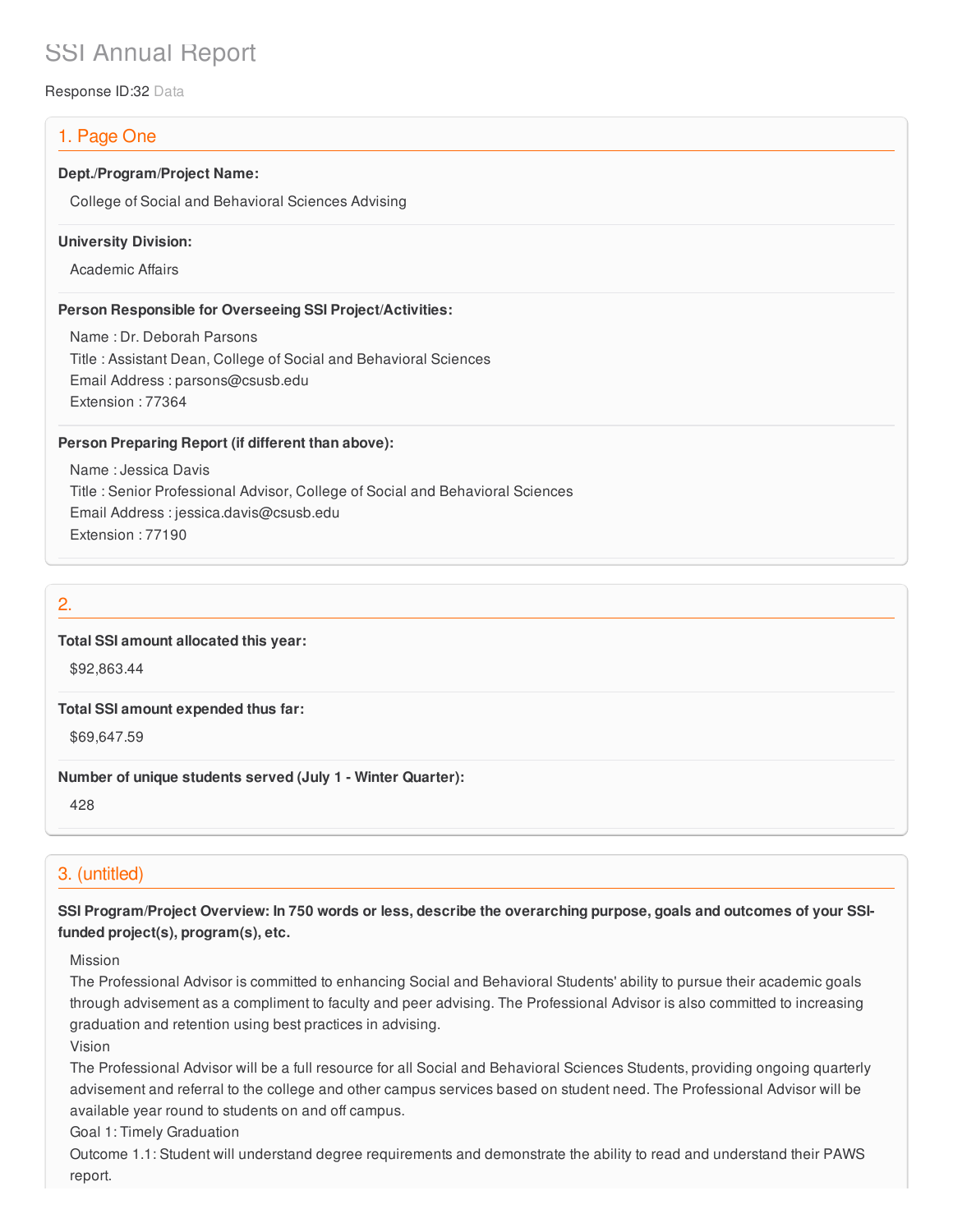Outcome 1.2: Students will make appropriate course selection and sequencing decisions Goal 2: Knowledge of University Policies, Procedures, and Resources Outcome 2.1: Student will demonstrate an understanding of University academic policies and procedures, including add/drop, academic integrity, academic probation, remediation, and graduation check. Outcome 2.2: Student will demonstrate an awareness of various campus resources Goal 3: Integration of Self-efficacy, Academic Program Pathway, and Career Goals Outcome 3.1: Students will articulate personal, educational, and/or career goals Outcome 3.2 Student will assess, articulate, and acknowledge personal skills and abilities to help determine area of interest to

assist in choosing major.

### 4. (untitled)

Alignment to ILOs: To which of the following Institutional Learning Outcomes (ILOs) do you feel as though your SSI-funded project aligns? (Check all that apply.) Details regarding the ILOs can be found on Office of [Academic](https://www.csusb.edu/sites/csusb/files/CSUSB_Institutional_Learning_Outcomes-Endorsed.pdf) Programs website.

Breadth of Knowledge Depth of Knowledge Ways of Reasoning and Inquiry Creativity and Innovation Integrative Learning Engagement in the Campus, Local, and Global Communities Diversity and Inclusion

### 5. (untitled)

SSI-Funded Activities: Please list and describe the activities undertaken through winter quarter with your SSI allocation. **This section should address only those activities occurring this fiscal year.**

Goal 1: Timely Graduation

Outcome 1.1: Student will understand degree requirements and demonstrate the ability to read and understand their PAWS report.

a. One-on-one advising with Professional Advisor:

a. Advisor will teach students how to read and interpret PAWS report

b. Advisor will assist student in picking out courses that satisfy General Education and Major requirements

c. Advisor will refer students to other college and campus resources to assist in internship or graduate school options

Outcome 1.2: Students will make appropriate course selection and sequencing decisions

a. Working with the Professional Advisor, students will work to identify any challenges such as GPA, family, or work obligation that may impact successful academic progress

b. Professional Advisor will help students learn how to balance course loads and personal responsibilities based on student's situation

Goal 2: Knowledge of University Policies, Procedures and Resources

Outcome 2.1: Students will demonstrate an understanding of the University academic policies and procedures; including add/drop, academic integrity, academic probation, remediation, and graduation check.

a. With one-on-one advising, the Professional advisor will teach SBS students how to navigate through University policies and procedures

b. Professional Advisor will walk students through the process of different university procedures including but not limited to how to add/drop courses, add/drop major or minors, file grade forgiveness, and file graduation checks

c. Professional Advisor will help SBS students fill out and sign University forms such as Satisfactory Academic Progress Plans, 4 Year Pledge Program plans, and ROTC program plans.

Outcome 2.2: Students will demonstrate an awareness of various campus resources

a. With one-on-one advising, the Professional Advisor will assist students with referrals to various resources both on campus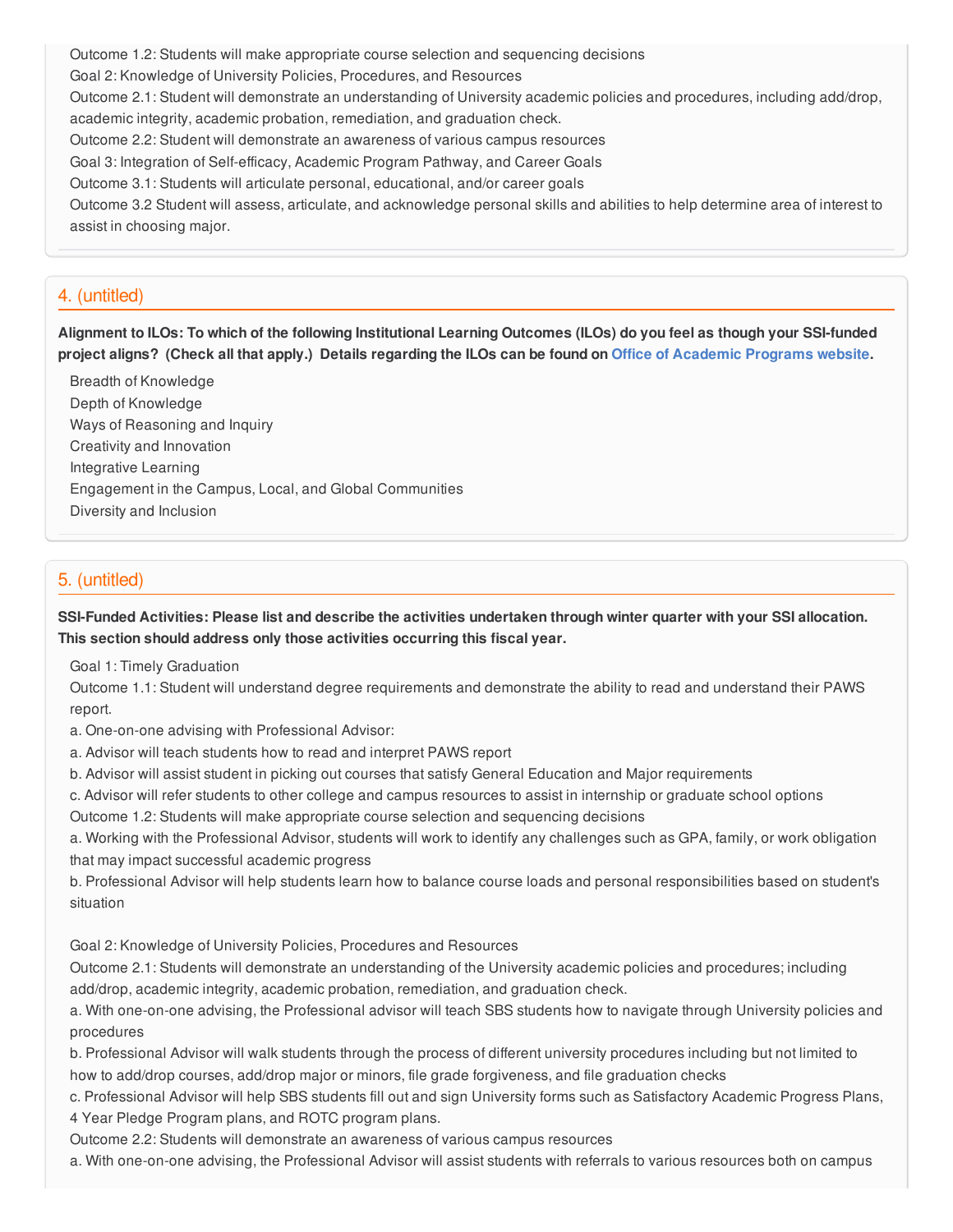and within the College of Social and Behavioral Sciences based on the needs expressed by the student.

Goal 3: Integration of Self-Efficacy, Academic Program Pathway, and Career Goals

Outcome 3.1 Students will articulate personal, educational, and/or career goals

a. Professional Advisor will help SBS student with major selection and referral to campus resources

Outcome 3.2 Student will assess, articulate, and acknowledge personal skills and abilities to help determine area of interest to assist in choosing major.

a. Professional Advisor will help SBS student explore personal skills and abilities to help determine area of interest to assist in choosing major

### 6. (untitled)

**Progress Towards Outcomes/Cumulative Findings: Describe the progress you have made toward your original SSI goals** and outcomes though winter quarter. Indicate clearly how student success was enhanced by your program or service/s. Be sure to include the measures you employed and evidence/data you collected for each outcome where appropriate.

From July 2018 through March 2019, the Professional Advisor has met with 510 students for advising. Out of these appointments, 428 were unique meaning there was a small number of students who had repeat appointments during the mentioned time frames. This number does not include students talked to during SSI events, University Open House and Transfer events, or email and phone inquiries.

Additionally, the Professional Advisor held numerous workshops during the Fall 2018 and Winter 2019 terms to help with Quarter to Semester Advising. Thirteen workshops were held during the Fall 2018 term with two for Anthropology, three for History, and 8 for Sociology. During the Winter 2019 term, 12 workshops were held including six for Criminal Justice, four for Sociology, and two for History. Total engagement for all the workshops totaled 160 students.

During the Fall and Winter terms, the Professional Advisor worked heavily with the History and Sociology Departments to target advising for students designated as Quarter Completers. In addition to the workshops, individual appointments were held between the Professional Advisor and Faculty Advisors to help student create MyCap Plans and establish projected graduation dates. For Fall quarter, workshops were voluntary and blanket emails were sent to all potential quarter completers. During Winter quarter, targeted emails were sent to students who had not had their Quarter to Semester advising. For the History Department, 108 student received targets emails and 163 Sociology students also received targeted emails encouraging them to come in for advising or they would receive a registration hold. Of all the student targeted, only six students did not receive advising during the Winter term giving us a 97% completion rate for the advising campaign.

### 7. (untitled)

**Recommendations for Continual Improvement/Action Plan: Based on the analysis of your assessment results, what** actionable steps can be taken to make improvements? How can you improve students' achievement of the SLO or your **office's performance in terms of operations? What is your expected timeline?**

Having targeted campaigns for Quarter to Semester Advising has been extremely beneficial in helping students create MyCap plans to help them towards graduation. The MyCap plans are not without some form of error as we do not know when courses will be scheduled or if they fit within a student's personal schedule but they have been beneficial in our communications with departments of when courses will be needed.

Resources for Continual Improvement/Action Plan: What additional resources, if any, are needed to bring the above **continual improvements to fruition?**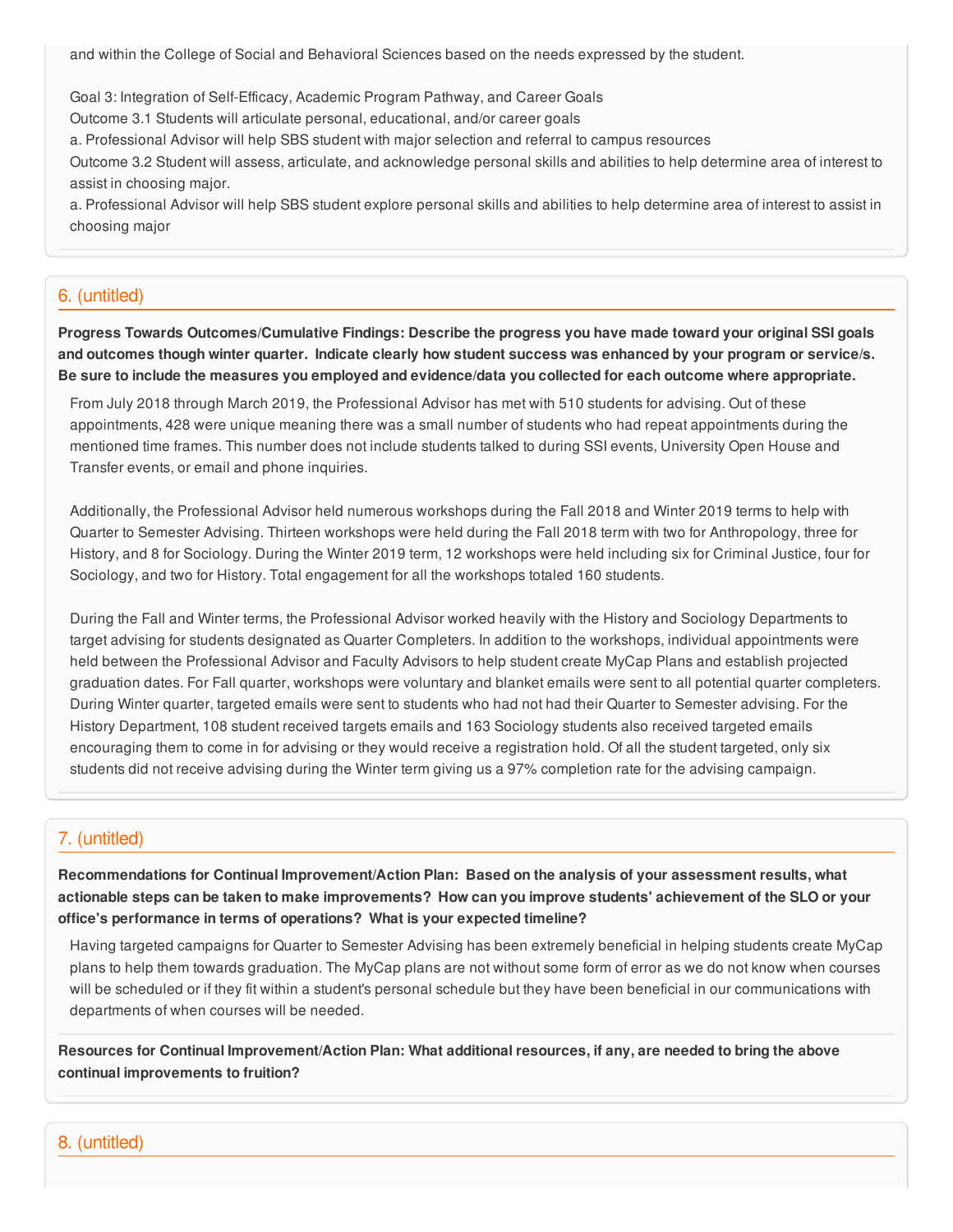Challenges: If applicable, please list any significant challenges encountered that have affected your ability to fully implement your intended activities or to reach your articulated outcomes. Please also indicate if you need assistance in **addressing these challenges.**

The College of Social and Behavioral Sciences is one of the largest colleges on campus in terms of students. While the college now has three full-time Professional Advisors, the heavy student case load is prohibitive and challenging, making closer advisor/advisee relationships difficult. Certainly, having peer advisors and professional advisors extends the ability of faculty to reach every student, however, there is a limit to how many students will receive one-on-one counseling. The recommended case load per advisor ranges from 230 to 600 (NACADA) depending on university size, our case load is closer to 2,200 students each. Having three Advisors in the college has helped immensely with the number of students being seen by professional staff but there are still peak advising times where some students have to wait longer for an appointment with an advisor. This is especially hard given the other responsibilities of the position, in addition to advising students; such as supervision of the Mentor Advising Center and training of the new Professional Advisors, training faculty and staff on the new SSC Campus program (as a super-user), helping with Quarter to Semester Conversion efforts, and finally, conducting the various advising campaigns required by the university (e.g., Super-seniors) to aid in the Graduation Initiative 2025 efforts. Time management strategies and team work have continued to prove very helpful maximize time dedicated to student academic advising.

Another challenge continues to be the location of the professional advisors and peer advisors. Two of the Professional Advisors and the Mentor Advising Center are located outside of the Social and Behavioral Science Building while one Professional Advisor and the Peer Advising Center (PSYC/HD) are located in the SBS building. Splitting advisors between locations has slightly increased the amount of bounce back from office to office that students have experienced rather than having everyone in one central location Our location in the Faculty Office Building also requires that students have to go out of the building and many have expressed frustration at trying to find our location. Space is a concern throughout the campus; therefore, we continue to overcome these challenges by better signs, flyers, maps, and tabling events.

### 9. Budget Summary with Alignment to Outcomes and Activities

Budget Summary: Please account for all expenditures of SSI funds for this project using the SSI Annual Report Budget **Summary Template. (The template can be found at <http://ssi.csusb.edu/assessment>.) Upload your completed summary here.**

[Copy\\_of\\_SSI\\_Annual\\_Report\\_Budget\\_Summary\\_18-19\\_SSPIII\\_\(002\).xlsx](https://surveygizmoresponseuploads.s3.amazonaws.com/fileuploads/98679/3939151/217-83ab052e2f9248e6a29be3c940093ab9_Copy_of_SSI_Annual_Report_Budget_Summary_18-19_SSPIII_%28002%29.xlsx)

### 10. (untitled)

Check-in/Usage Report: Please upload any check-in or usage data you have for students who have engaged with your project/program since July 1 through the end of winter quarter. Uploads should be in Excel and include, at minimum, **students' CoyoteIDs; password-protected SPSS files may be submitted via email to Institutional\_Research@csusb.edu.** Additional information such as date(s) of visit(s)/interaction(s) and students' names would also be helpful. (The Office of Institutional Research is working to establish an overall assessment of SSI; to do this, we need your help in collecting and **sharing students' engagement with and usage of SSI-funded projects and programs.)**

[SSP\\_III\\_Data.xlsx](https://surveygizmoresponseuploads.s3.amazonaws.com/fileuploads/98679/3939151/73-c799a759014305c3affcda923546db16_SSP_III_Data.xlsx)

### 11. Thank You!

#### **New Send Email**

Apr 10, 2019 12:15:55 Success: Email Sent to: parsons@csusb.edu,jessica.davis@csusb.edu